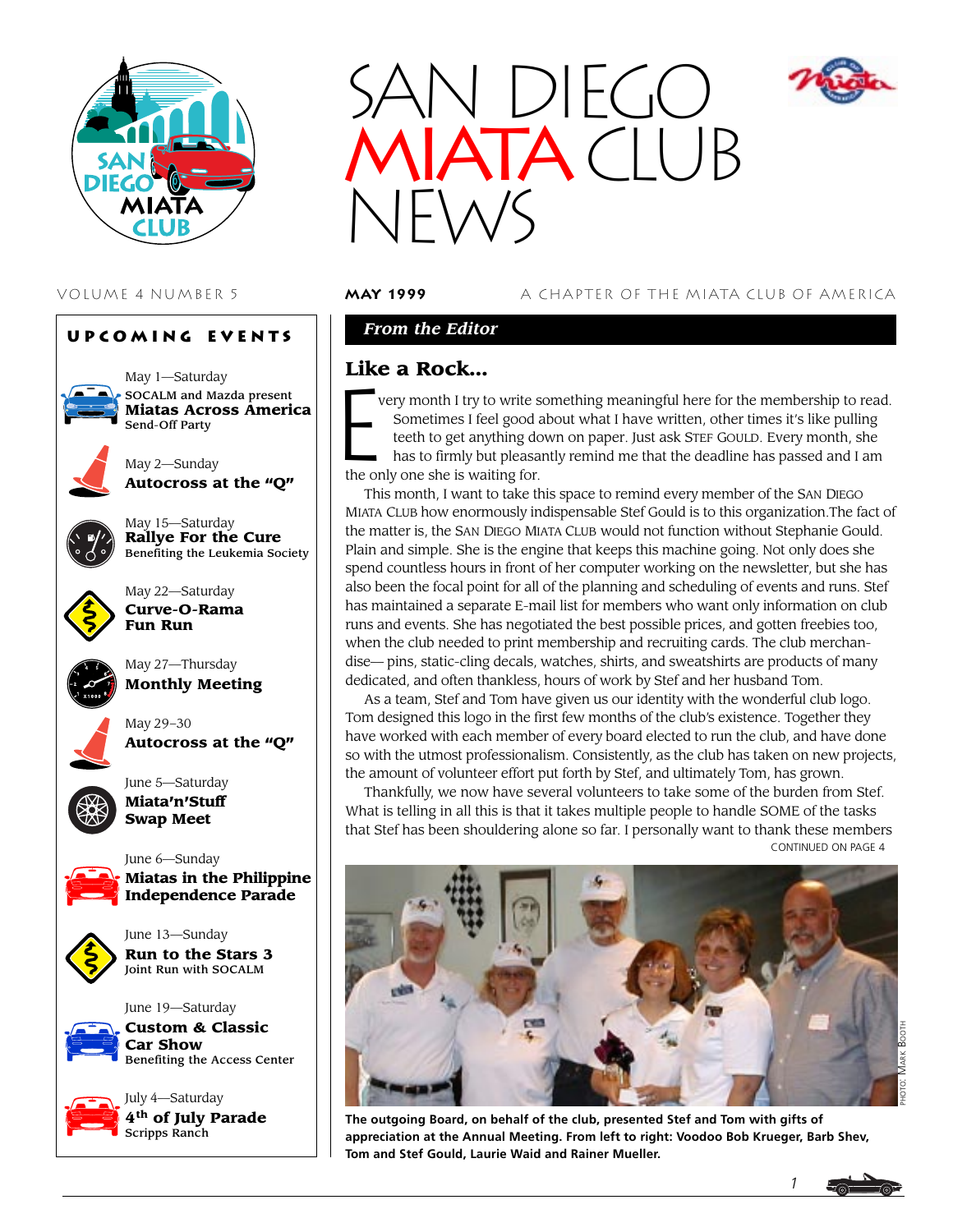### **Socalm events**

### **Pre-Anniversary Social**

Date: Friday, April 30

Time: 7:00 p.m.

Place: Motel 6, (949) 261-1515 1717 East Dyer Road, Irvine CA *Directions:* I-405 to the 55, exit the 55 Freeway at Dyer Road East. Right onto Dyer, Left onto Pullman.

Coordinators: Jaime & Jeanne Villacorte, (714) 838-6208, jaimev@netcom.com

This very casual social is the evening before the Irvine event *(see opposite).* For late arrivals, we'll leave directions for where we'll be at the front desk. Motel Cost: \$44.99, double: \$50.99. King rooms are blocked under MIATA.

## **Oranges, Ojai, and Ocean Run**

Date: Saturday, May 15th

Time: Run will start at 10:30 a.m.

Place: Marie Callendars, Valencia.

Contact: Stan Widger, (661) 259-1480, SWidger@aol.com.

We will travel from Santa Clarita through the orange groves, over the hills, down to the Ojai Valley to the ocean at Carpenteria for lunch.

## **Krispy Kreme Fun Run**

Date: Saturday, May 22, 1999

Time: 9:00 a.m. — meet at Krispy Kreme, 10:00 a.m. — Fun Run

Place: Krispy Kreme (melt-in-your-mouth glazed donuts) 1801 W. Imperial Highway, La Habra

Contact: Jaime & Jeanne Villacorte, (714) 838-6208, jppandes@earthlink.net

Fun Run through the hills in La Habra Heights, and down through Carbon Canyon. The run will end at The Marketplace in Irvine.

### **Nixon Presidential Library: Presidential Classic Car Show**

Date: Saturday, May 29, 1999

Time: 9:30 a.m.

Place: Borders Books and Music parking lot (Brea Plaza Shopping Center)

Contact: Jaime & Jeanne Villacorte, (714) 838-6208, jppandes@earthlink.net Presidential politics, history, and classic cars. Please RSVP to Jeanne by May 22<sup>nd</sup>. General Admission: \$5.95 adults (>12), \$3.95 seniors (>62)

### Socalm contacts:

President— K. Zack Broadbent, (714) 525-9065, racerzack@aol.com Club E-mail list: socalm@avatar.com Web site: socalm.org

# **Autocross a t t h e "Q"**



The following autocross events are *tentatively scheduled* to take place in the parking lot of the Qualcomm Stadium.

| Sunday, May 2  race day                  |
|------------------------------------------|
| Saturday, May 29 practice day            |
| Sunday, May 30 race day                  |
| There will be no autocross events at the |
| "O" during the months of June and July.  |
|                                          |

To confirm autocross information call: San Diego SCCA Hotlines (619) 441-1333 (800) 360-4454 Web page www.sdr-solo2.com Rainer Mueller (760) 439-0067

John Godden (619) 538-6165

Come participate or watch our club members race at the autocross (timed event). To participate you need to register for a Solo II card and number (\$15) and have a DOT approved helmet. Loaner helmets are available at the autocross.

In addition to the Board members and volunteers listed to the right, the SAN DIEGO MIATA CLUB has more volunteers who help the club by performing various functions:

### **Club Regalia**

Barb Shev, (619) 679-0777, moooncalf@aol.com

**Club Historian** Diane Long, (619) 566-6973, djaws@san.rr.com

**Name Badges** Sue Hinkle, (760) 735-9456, sportscarr@aol.com

# **So You Want to Go Online?**

The SAN DIEGO MIATA CLUB urges members to go online. The club maintains an

impressive Web presence and a private, members-only E-mail list for exchange of

information and up-dates of club activities.

Reprints of the club's informative two-part article are available from Stef Gould at club events.

### **Board of Directors**

President STEVE WAID (619) 673-4141 swaid2@san.rr.com

Vice President VOODOO BOB KRUEGER (619) 486-4711 voodoo@miata.net

**Secretary** SAL CAUSARANO (760) 787-0624 wooddust@aol.com

Treasurer **ELLIOT SHEV** (619) 679-0777 cranial@aol.com

Membership MARK BOOTH (619) 670-3789 markbooth@home.com

Event Coordinator GERI CAUSARANO (760) 787-0624 wooddust@aol.com

Club E-mail Postmaster CINDY PALOMA (619) 534-0969 sd-miata-request@cs.ucsd.edu

Webmaster ROBERT "JTBOB" HOLLAND (619) 549-4011 robert@caliban.ucsd.edu

**Newsletter** Editor ANTHONY "NEVADABOB" WILDE (619) 693-8095 NevadaBob@miata.net

Design and Layout TOM & STEPHANIE GOULD (619) 298-8605 stef@miata.net

### **Notices**

THE SAN DIEGO MIATA CLUB is an official chapter of the MIATA CLUB OF AMERICA. We are a nonprofit organization whose purpose is to promote the enjoyment of— and enthusiasm

for— the Mazda Miata. *SAN DIEGO MIATA CLUB NEWS* is the monthly newsletter of the SAN DIEGO MIATA CLUB. Use of articles or stories by other MCA chapters is hereby granted, provided proper credit is given.

**Submissions to the newsletter** are welcomed and encouraged. Did you just add a new accessory to your Miata? How about writing a review for the newsletter? Where possible, please E-mail your submissions to the newsletter editor. Submissions can also be faxed to the club's dedicated phone line or mailed to the club's post office box. Submission deadline is the 15<sup>th</sup> of each month. Editor reserves the right to edit all submissions.

**Internet:** The SAN DIEGO MIATA CLUB has established a dedicated World Wide Web Home Page at http://www.sandiegomiataclub.org. The club has a members-only electronic mail list for those members with E-mail capability.

Dedicated 24-hour voice/fax phone line: (619) 670-7948

SAN DIEGO MIATA CLUB P.O. Box 2286 Spring Valley, CA 91979-2286

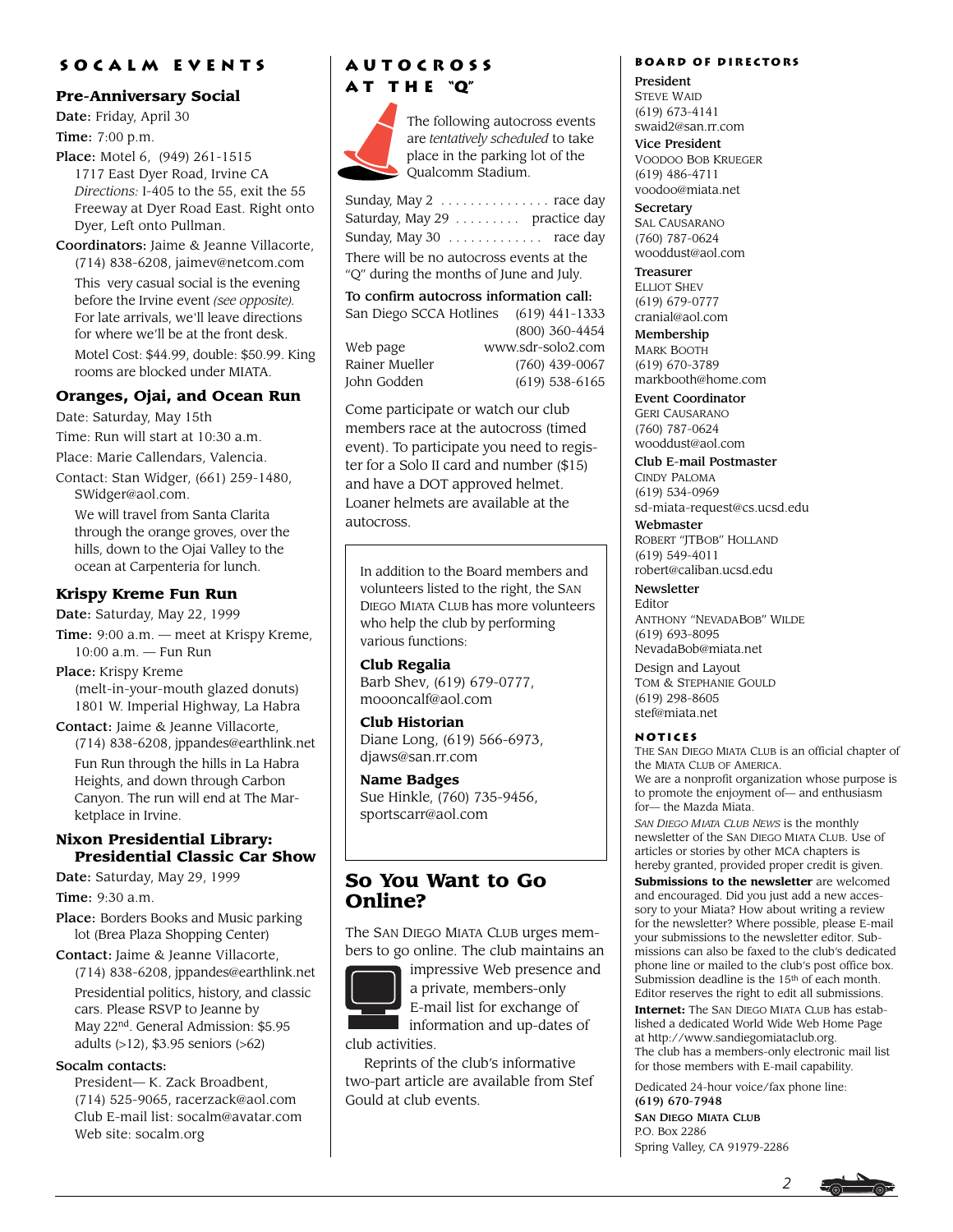## *Meeting Places*

### **"Miatas Across America" Send-Off Party & Fun Run** SOCALM and Mazda's Joint Event with *All of the California Miata Clubs!*

Date: Saturday, May 1

Time: 8:00 a.m. for food, 9:30 for the run

Place: Mazda R&D Center, 1421 Reynolds Ave, Irvine *Directions:* I-405, exit at MacArthur and head North, away from John Wayne Airport. Turn Right at Red Hill Avenue. Turn Left immediately onto Reynolds Ave.

#### Coordinator: K. Zack Broadbent,

(714) 449-9280, racerzack@aol.com *There is no cost to attend the party at Mazda R&D.*\* It's rumored that those in attendance will receive a special gift from Mazda!

This is California's chance to celebrate the Miata's Ten Year Anniversary, and kickoff the "Miatas Across America" drive to the anniversary event in Texas.

8 a.m.—The day will start with breakfast provided by Mazda North American Operations. Expect to see many Mazda personnel in attendance, including Alan Childers, Jim Jordan, and surprise guests.

A 10th AE Miata will be on display along with full-scale clay models, the M Coupe, the M Speedster, and other concepts.

9:30 a.m.—A short presentation and driver's meeting. Fun Run (starts at 10), has 120 miles of just about every kind of road. Members headed to Texas can "break away" near the 91, 15, or 215. For those not headed to Texas, plan for a day of driving. *Make sure your Miata has a full tank of gas,* bring sunscreen, and plenty of liquid to drink. There will be restroom breaks and a lunch break (lunch options include fast food as well as a Chinese buffet, IHOP, and Sizzler).

3:30 p.m.—The run will end along the coast in southern Orange County at The Salt Creek Grill on PCH at Crown Valley Parkway. It's a little on the expensive side, but has very good food, drinks, and plenty of parking.

*\*Please RSVP to racerzack@aol.com, or Geri (760) 787-0624, wooddust@aol.com if you plan to attend the party.*

#### **Autocross at the "Q"**

Date: Sunday, May 2 Time: 9 a.m.– 4 p.m. Place: Qualcomm Stadium, west lot.

Race Day— Come out and show support for our club's autocross racers.

# **Rallye For the Cure** Benefiting the Leukemia Society

Date: Saturday, May 15

Time: 9 a.m. (staggered start times)

Place: University Towne Centre parking lot, near Sears

Coordinators: Brenda Breen, (619) 571-0267 or bbreen@usiu.edu; Ken and Carla Tooker, (619) 583-9020 or kntsd@hotmail.com

This fun road rallye benefits the Leukemia Society. Each Miata *must* have a copilot to navigate the many curvy Miata roads. The rallye will end around 4 p.m. with dinner and prizes at a surprise destination. We will provide snacks at each pit stop, where you will drop off your old instructions and pick up new ones, we recommend that you pack a light lunch. (Fast food restaurants are located at the three pit stops.) *Please arrive with a full gas tank!* There are no gas stations (or bathroom facilities) at the rallye's start (there are restrooms at the three pit stops). The total rallye cost (including dinner for two) is \$25 per car. To register, please print form on page 12 and snail-mail it with your check, by May 10<sup>th</sup>.

#### **More Curves Per Mile Than Ever Before!**

Date: Saturday, May 22

Time: Pre-Run Lunch— 11:30 a.m. Run Start— 1:00 p.m.

- Place: Pre-Run Lunch— Dalton's Roadhouse, San Marcos. Highway 78, Nordahl exit. North on Nordahl about a quarter mile, Dalton's is on your left. *Note:* You have to go past it, and U-turn. Run Start Point— Just West of I-15 at Deer Springs Road exit (North of Escondido). Meet on the hill, at the end of the road, by the Texaco station.
- Run Leaders: Laurie and Steve Waid, (619) 673-4141, swaid2@san.rr.com This run is for all of you who enjoy driving your Miata in the environment that it was designed for— turns, switchbacks, hills. This run will cover about 130 miles of the club's favorite roads. If you recognize Couser Canyon, Mesa Grande, Wynola Road, Engineers Road, Old Julian Highway, and Highland Valley Road, and it doesn't start the adrenaline flowing, then you either haven't driven them yet, or have already "assumed room temperature." Bring water to drink and a FULL TANK OF GAS— Don't confuse the two!

# **Upcoming National and Regional Events**

#### May 6–9, 1999 Miata World '99

Miata 10th Anniversary Celebration, LONE STAR MIATA CLUB (Dallas/Ft. Worth) Web site: www.Miata99.com Toll free info: (877) MIATA 99

May 20–23, 1999

3<sup>rd</sup> Annual Gathering at Four Corners Vallecito Reservoir— Bayfield, Colorado



**S** Once again clubs from all over the west will descend on the Four Corners area for a weekend of spontaneous fun!

 Contact: Wanda, UTAH MIATA CLUB Wahbates@compuserve.com

# May 22–23, 1999 Laguna Seca Track Day

Monterey, CA

3rd annual event— limited to 50 Miatas \$350 registration fee due by April 1st! aaron@miata.net or (408) 738-3290. http://members.aol.com/leanangle1/auto

#### July 16–18, 1999

#### Cool Weekend on the Coast Eureka, California

REDWOOD COAST MIATA CLUB presents a weekend of fun runs, autocrosses and rallys. Saturday dinner \$27. additional Registration \$45 per/car (one breakfast), Autocross \$10 per/driver (1<sup>st</sup> timers), \$15 others. Poker Rally \$5 per player Contact: Austin at (707) 826-9006 or calife@clrealty.com

### July 30–August 1, 1999 3<sup>rd</sup> Annual Deal's Gap Run

The Gap, known for its extreme number of turns and switchbacks (318 in 11 mi.) is located in the mountains of North Carolina and Tennessee. This is largest "non-event" for Miata enthusiasts on the East coast! No registration fee. www.dickson.net/doc/gap/index.shtml

#### August 27–29, 1999 Monterey Historic Races

This year the featured marque is Auto Union. Audi will bring the legendary Auto Union Grand Prix cars of the 30s along with its own racers like the fabulous Audi Quattros. That's, of course, in addition to the usual "Historics" fare, nearly 400 of the finest historic race cars to be found anywhere. In honor of the Historics 25th anniversary of the there will be a display of past Monterey Cup-winning cars. www.laguna-seca.com/hist.htm

CONTINUED ON PAGE 4

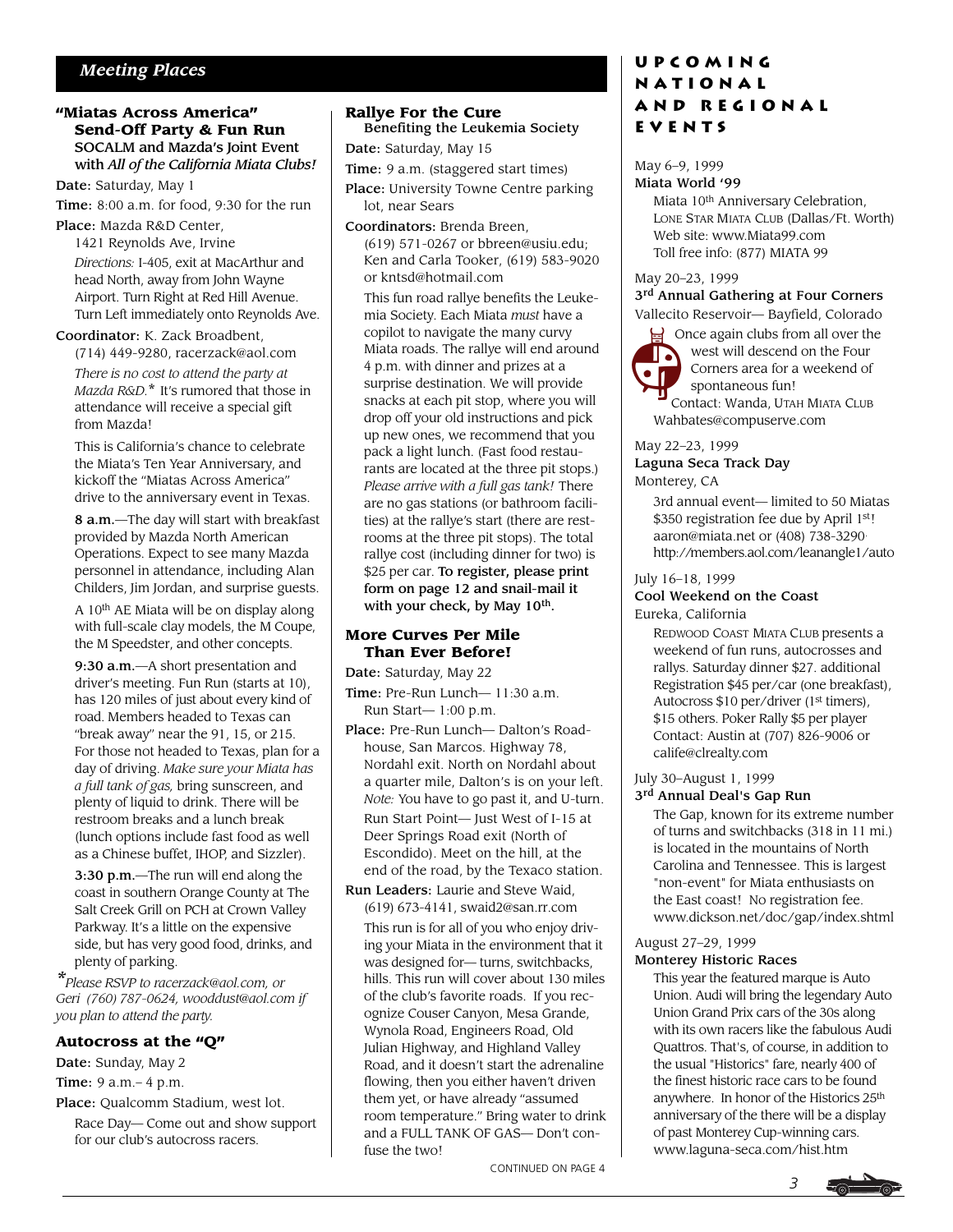#### MEETING PLACES CONTINUED FROM PAGE 3

### **Monthly Meeting**

Date: Thursday, May 27

Time: 6:00 p.m.

Place: Boll Weevil 9330 Clairemont Mesa Blvd. (At Ruffin Rd.), San Diego (619) 571-6225

This event is the single best way to meet your fellow club members, ask questions, share stories, etc. Don't miss the fun!

### **Autocross at the "Q"**

Date: Saturday & Sunday, May 29–30 Time: 9:00 a.m.– 4 p.m.

Place: Qualcomm Stadium, west lot. Saturday is a Practice Day, Sunday, a Race Day. Come out and show support for our club's autocross racers.

**The Snakebite Saga**<br>
about tech days in the newsletter, I propose<br>
I wanted to do my ov aving seen the recent article about tech days in the club newsletter, I proposed one. I wanted to do my own shock replacement. While I was at it, I also planned to upgrade the springs to high rate 'racing' springs. Also in need of shock help, BONNIE AND MICHAEL VERNE provided a garage, while I bribed the experts with the promise of burgers.

The hosts' car went together without a hitch, but when we started to take apart Windy (my red '90) it started to get ugly. The shocks I'd purchased were



missing the hardware. Not just a few pieces, but *all* of it. Which turned out to NOT  $\bullet$  be such a big problem, after

all. Stripped bolts (courtesy of Robert's Foreign Auto of Pacific Beach) from the previous shock replacement prevented us from getting my car completely apart. So the missing hardware presented no problem— we couldn't have used it if we'd had it!

But it gets even better. I limped my baby home, and got her up on jacks at my house. I ordered a replacement A-arm for my rear suspension, and club member BRIAN GOODWIN (Good-Win Racing) swapped my shocks for complete ones. When my parts arrived, STEF GOULD offered to come over and help me one evening. We changed out the A-arm without problem, but discovered that I was missing some important tools. It was late at night— I sent Stef home with my thanks.

#### From the Editor CONTINUED FROM PAGE 1

for helping the club by helping Stef. (See page 2.)

I actually started writing this prior to the annual membership meeting, held on April 17. At that meeting, I was very proud to see the recognition given to Stef and Tom Gould. For the past two years, former SDMC President Mark Booth has awarded them the President's Member of the Year award. Outgoing president Rainer Mueller continued this year with his own special award. He presented a framed poster of the '91 British Racing Green Special Edition, one of which, of course, they own. The outgoing board also presented Stef with a gold Miata necklace and Tom with a personalized and engraved pen set, in

BRG as well!

One of the best things to happen to me in my lifetime has been the friends that I have made as a result of buying a little sports car nine years ago. Since the formation of the SAN DIEGO MIATA CLUB, the number of people that I hold dear has jumped tremendously. At the top of that group is a small number that I respect and admire. Stef and Tom Gould are right there on top.

I hope that each one of you has the opportunity to thank Stef and Tom for all they do, everyday, for this club. — Now if I can just get this in before the deadline!

Take care and have fun! —ANTHONY WILDE



**Greg and Elliot at work during "phase one" of the snakebite saga.**

VBob and JT insisted that we push on. I scrambled off to the auto parts store for a replacement fuse, my wife CHRIS ordered pizza for the gang. (You've got to have food at any event with this group— I think it's even in the bylaws!)

Well, we finally got the front shocks in, the battery was charged, and I was able to go on Barb and Elliot Shev's Orange Blossom Run, after all!

(Pictures of *that* event are available online at: http://members.home.net/ maiser/obr.html)

I cannot thank enough the wonderful people who have been so helpful and supportive in getting my Miata together. People who, not so very long ago, were complete strangers. We are all truly blessed to have such people in this club. Thanks, you guys! I'm grateful to be part of this group.

— GREG MAISER



That weekend, after buying and borrowing the requisite tools, I decided to dive into the job on my own. Got the parts out, got the shock assemblies apart, and UH-OH! Racing Beat had sent me mismatched springs. What else could possibly go wrong? I called VOODOO BOB KRUEGER for advice, since he'd been so helpful during our first run at the repair. He said on the phone that he'd never seen such a snakebit job— little was he to know, there was more to come.

The replacement springs arrived quickly (thanks again to Brian) the Orange Blossom Run was fast approaching— I really wanted to go on that run! At this point, my car had been apart, sitting for a month, and I was beginning to feel desperate. I sent out a plaintive plea for help— without any advance notice 'JT' HOLLAND, Voodoo Bob, his wife VICKY, TOM and STEF GOULD, and BARB and ELLIOT SHEV came over on a wet and rainy Thursday night to help me put my car back together. These people hardly knew me, yet were willing to come over to help. The rear shocks went into the car, without difficulty this time.

Because my garage is too small to work on both ends of the Miata, we had to start the car to turn it around— dead battery. Into the rain, they pushed me down the alley in a futile attempt to bump start it. Failing at this, I tried jumper cables. Blinded by the subsequent actinic glare (which also fried the main fuse) we dragged Windy back up the alley to the garage. I was really ready to throw in the towel at this point, but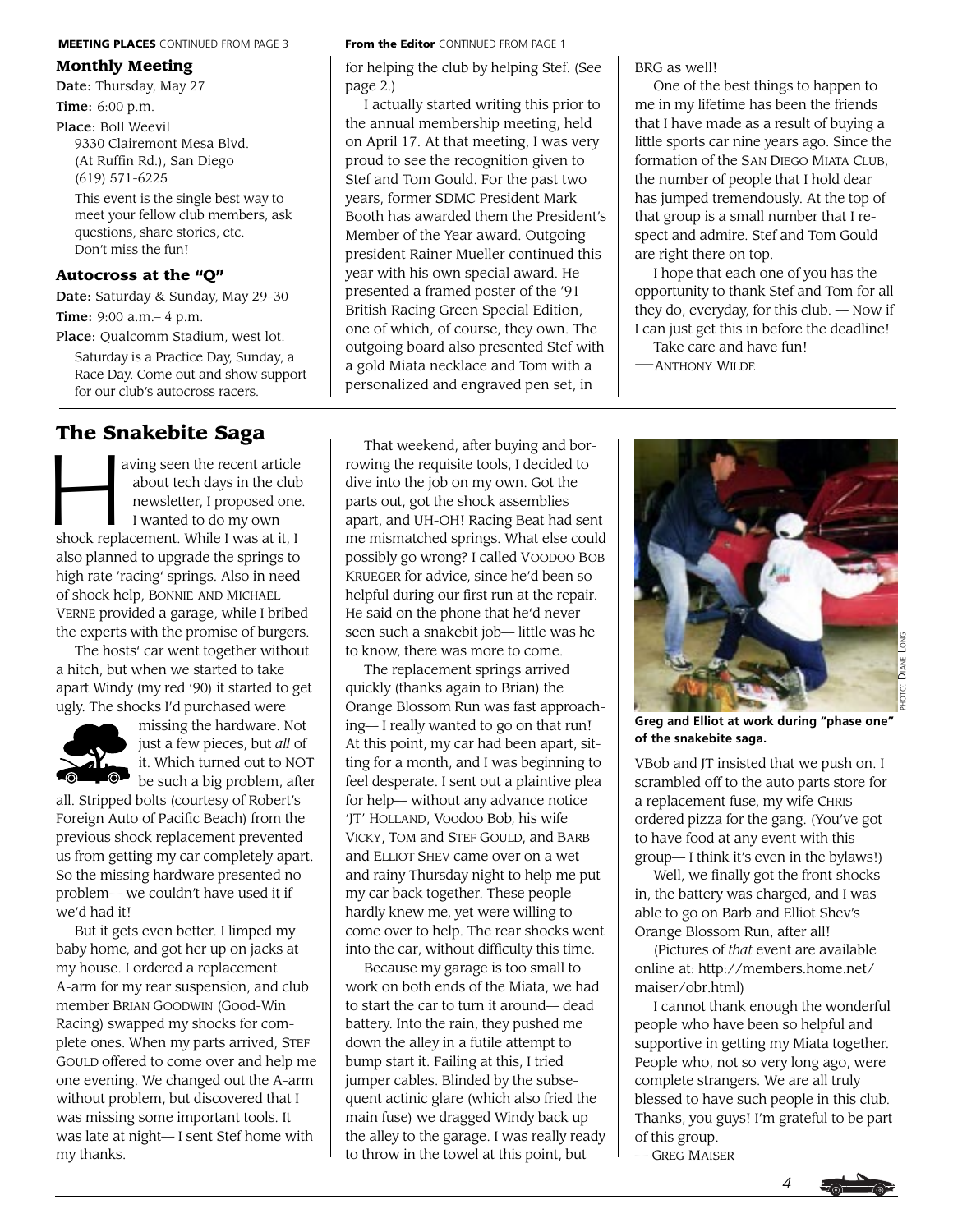

# **Blue Angels Air Show**

March 13, 1999

 $\mathbf{B}^{\text{max}}$  rrrr! It was cold at O-dark-thirty as our hardy band gathered in Mission Valley for a run over the mountains to what we hoped would be warmer temperatures in the desert. Despite the ear chilling temperature, most Miatas chose to run topless



and run leader STEF GOULD had us on the freeway toward El Centro just as the sun was peeking over the

horizon. A hundred miles of straight Interstate driving is not your typical SDMC run but we were scheduled to be on the base by 8:30 a.m. so the twisties would have to wait for another day. After a rest stop at Jacumba, we headed down the mountain and into blessed warmth of the Imperial Valley. Counting a few stragglers picked up along the way and Kris Sanders of SOCALM, who joined us at the final queue-up point, 26 Miatas drove onto NAF El Centro. Thanks to SKIP LOWDER, who had arranged VIP treatment for our group, we were waved onto the field and parked on pavement behind the main grandstand along with a couple of motorcycle clubs whose members expressed interest in our cars as we examined their machines.

Jackets were quickly shed as temperatures rose into the eighties and we all headed for the planes on static display. Military aircraft of every vintage were present at El Centro and seeing them close up brought back a lot of memories for the veterans among us. WWII planes with big piston engines seemed to be the favorites for the older guys and the younger crowd naturally

gravitated toward the latest F-14, F-15, F-16, and Harrier Jump Jet. My personal choice had to be the B-17 flown in by the Confederate Air Force, an organization that preserves old warbirds in flying condition. Their Flying Fortress is all polished aluminum and my hat's off to the volunteers who can keep that huge airplane as spotless as MARK BOOTH'S Miata while flying to airshows across the country.

There was an extensive vendor area offering art, models, aviation and military memorabilia for the souvenir hunter as well as a variety of food stands where we had lunch before heading to the grandstand to watch the planes in action. The flying demonstrations offered something for every taste, from tiny biplanes doing aerial gymnastics that seemed to defy the laws of physics to awesome displays of the latest jet fighters' capabilities. We were also treated to the lovely sound of two Rolls-Royce Merlin-powered Mustangs, while a Bearcat, Tigercat, Skyraider, and T6 provided radial engine fans with their favorite music.

El Centro is the winter home of the Navy's Flight Demonstration Team, The Blue Angels, and the Blues annually begin their season with the El Centro show. This was the highlight of the air-show and the Angels thrilled us for nearly an hour with their precision maneuvers in tight formation. Watching the FA-18 Hornets maintain a scant three feet separation while looping

and rolling inverted at speeds of nearly five hundred miles an hour gave everyone a new appreciation for the cream of the crop in Naval Aviation.

Leaving the airshow, our convoy headed back over the mountains toward San Diego and was treated to one final aerial display. A dozen or so paragliders were taking advantage of the late afternoon wind and soaring their brightly colored canopies in ridge lift just north of the freeway. We waved a greeting and realized that it was getting hungry out, so about half the Miatas split off at Alpine for an early supper. This had been a long day but all present agreed that the El Centro Airshow run should be a regular on the calendar. Thanks to the Navy for a great show, and to Skip for getting us the great parking— my sunscreen and desert hat are ready for next year.

—WOODY WOODHOUSE



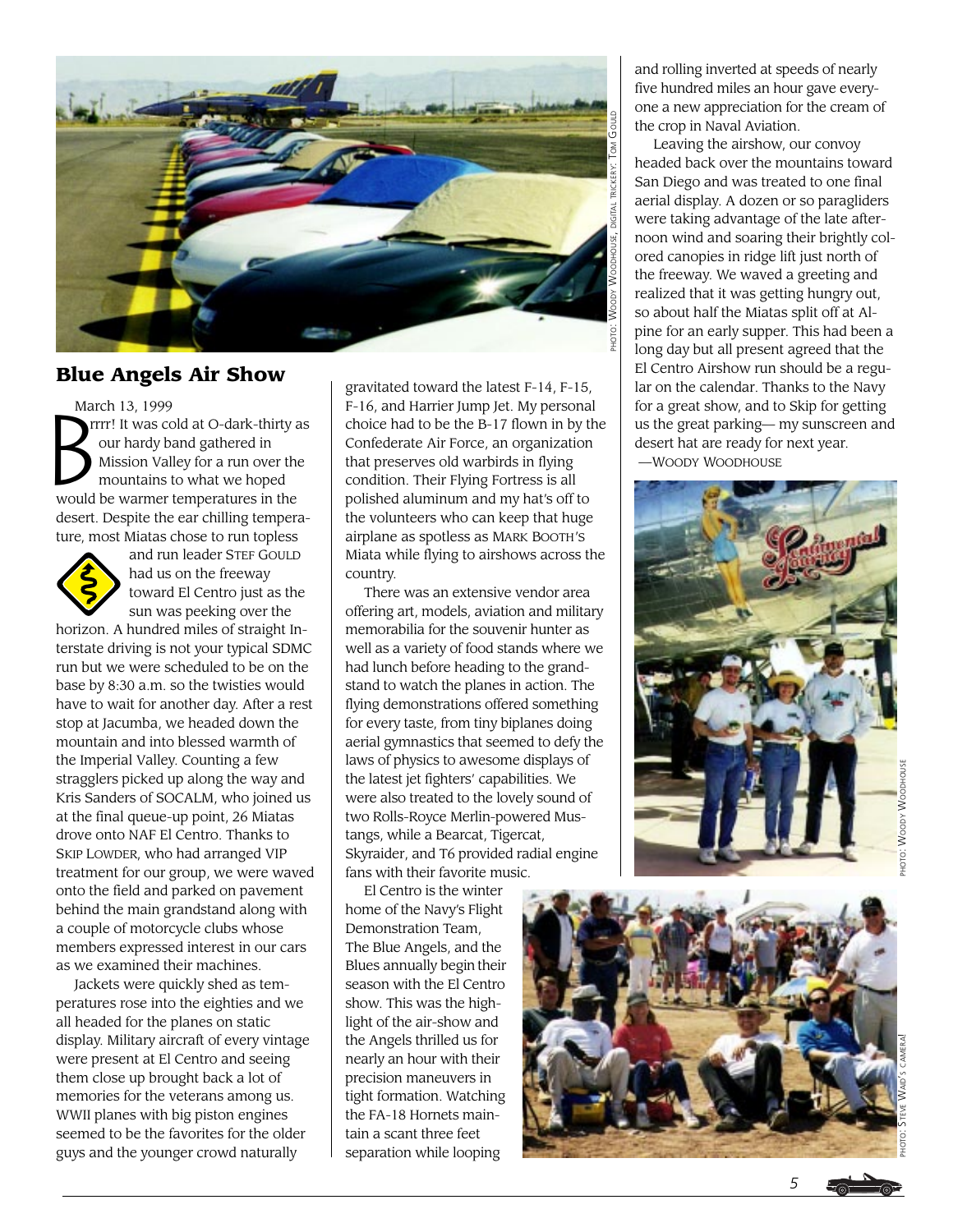# **SDMC Parade and the Auto Show**

April 1 April 1, 1999 he media called it an April fools joke on San Diego— over 0.50 inches of rain in some parts of the county after several clear and sunny days. A strange day to have a parade, but this is the SAN DIEGO MIATA CLUB— a little rain doesn't stop us from having fun!

So thirteen, mostly top-down, Miatas were waiting in the parking lot of the Auto Museum to join Mazda Corporation in a short parade to the Auto Show.

Given that we were standing under threatening skies, it was a nice surprise



to see ART HAMILTON arrive with his brand new 10<sup>th</sup> Anniversary Miatawhat a car. Art gave us

top up-down demonstrations (is it raining?), while MARK BOOTH ran back and forth between wiping the rain spots off his car and taking digital photographs.

After plying us with juice and muffins Mazda Corporation Western Regional Sales Manager Dave Pyle told us that the local news would be following the parade to highlight the introduction of the 10<sup>th</sup> AE. Sure enough, a TV van pulled up, looked for good vantage points, and we ended up with a spot on the evening news.

The parade route took us through downtown San Diego, along the harbor, past the Star of India, Seaport Village,



and in front of the Convention Center. With instructions to attract attention, we all took the opportunity to show off our air horns. This caused several bystanders to comment: "Look, they're all the same. Is this a club?"

We finished with a flourish— lining up to drive past the Convention Center entrance, on TV with horns blaring!

And the rain? Well of course it stopped, just long enough to allow the parade to go through, then it poured. Must have been that Z3 model I burned as an offering to the Japanese rain god. Thanks to everyone for turning up on a workday in the rain. What great people there are in the SDMC!



### **Auto Show**

After the parade and throughout the weekend, SDMC members gave of their time to staff the SDMC table at the San Diego International Auto Show. This was in response to a kind invitation from Mazda to share their space at the show. We have done this in the past and it's a lot of fun, with all sorts of questions about Miatas and the club asked by show visitors. My personal favorite was "Do you have two sets of golf clubs, so I can try out the trunk"?

Basically, we answered questions, gave out club literature to interesting(ed!) people, and generally spent a few hours talking about our favorite car. Given that we were doing this surrounded by a Black PEP, a Silver T, an Emerald Green LE, and the Sapphire Blue 10<sup>th</sup> Anniversary Miata, it turned out to be a pretty good way to have fun *out of the driving seat* and it was FREE!

This year, in addition to the normal fare, the auto show organizers gave us an insight into the design process. Mazda had a whole room dedicated to the Miata's development, with styling sketches, another  $10^{th}$  AE, and a particularly interesting Miata pedal car!

Of course the LaForza display had the Monster Miata, which was a great place to send the muscle-car guys when they started to question the standing quartermile time of the standard Miata.

If you did not volunteer this year, put the auto show on your calendar for next year— it's a blast. To those who volun-

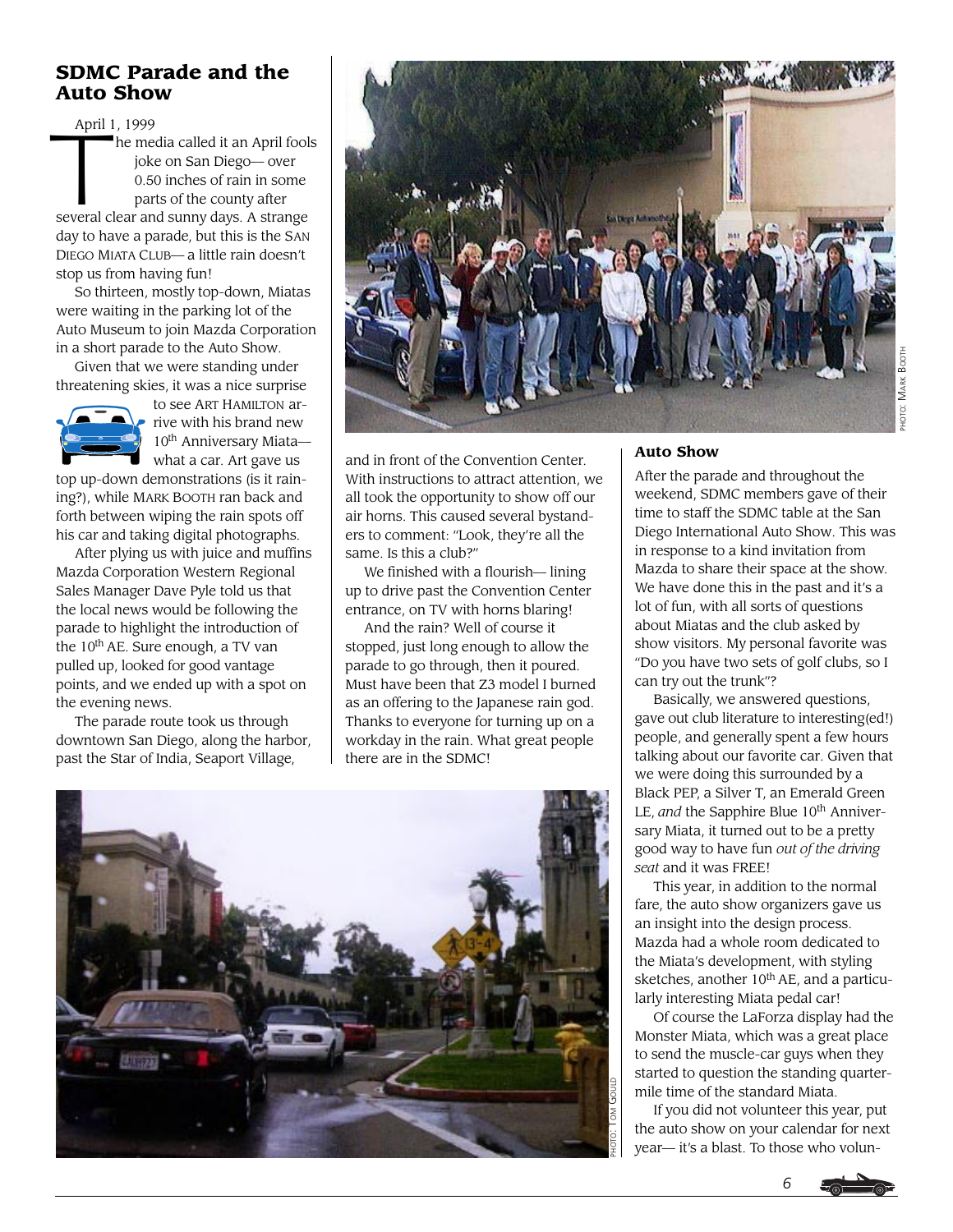



teered: MARK BOOTH, PHIL DAOUST, STEF GOULD, ART HAMILTON, JACK & SUE HINKLE, ROBERT HOLLAND, JOHN MARTINEZ & JUDY POWELL, SCOTT & JOANNA LANGHOFF, ED & MICHELLE LANGMAID, DIANE LONG, DIANA PAGE, BARB & ELLIOT SHEV, FRANK SHINE, LOU STARK, MIKE THOMAS, STEVE & LAURIE WAID, ANTHONY WILDE, and WOODY WOODHOUSE— *Thank you once again!* **EXAMPLE PROPERTY CONCLOCATED SECTION AND FINITE PHOTOGRAPHONG**, SHEV, FRANK THOMAS, STEM WILDE, and Wilhark you on thank you on the MIKE PAGE

# **Spring Is Here—**

## **It's Time to Clean Out Your Garage!**

**You**<br>If y<br>c<br>a<br>a<br>o f you've been saving the oil drained out of your Miata (or OTM) now is a good time to recycle it. The City of San Diego has two collection events in May:

### Saturday May 15 Qualcomm Stadium (parking lot,

section J $)9$  a.m.  $-1$ p.m.

### Saturday May 22

Montgomery High School, 3250 Palm Ave. (at Hawaii Ave.) 9 a.m. – 1 p.m.

They will accept a maximum of 10 gallons of used oil *(Please transport in a sealable container),* antifreeze, oil

filters, and automotive batteries. The May 22 event is also for household hazardous waste, such as pesticides, paints, pool chemicals and solvents. These events, sponsored by the City of San Diego, are open ONLY to residents of the city.

For more information, call — (619) 235-2105 for the used oil program or (619) 235-2105 for the household hazardous waste program. If you are not in the City of San Diego, please contact your city's environmental affairs department or the county agency for similar events in your area. Most auto parts stores and repair shops will also accept used oil for recycling.

—ANTHONY WILDE

**Upcoming Event**<br>
une 6 is the day the San<br>
Filipino community wi<br>
the 101<sup>st</sup> anniversary opines' independence f une 6 is the day the San Diego Filipino community will celebrate the 101<sup>st</sup> anniversary of the Philip pines' independence from Spain. A parade through downtown San Diego will be followed by a fair with entertainment and over 100 booths centering around the County Administration building at the waterfront.

This is the first year the event's organizers have invited multicultural groups to be a part of their celebration. The SAN DIEGO MIATA CLUB (along with the North County Corvette Club, Antique Automobile Club, and the Al Bahr Band) has been invited to be a unit in the parade and to carry dignitaries, as seated passengers— not on our deck lids. It is our plan to make a rolling Philippine flag (red, white and blue stripes with a yellow star in the middle) surrounded by other colors of Miatas.

SAN DIEGO MIATA CLUB drivers participating in the parade will be treated to a Filipino lunch! *To be part of this community event, please RSVP to Geri Causarano as soon as possible at (760) 787-0624 or wooddust@aol.com.*

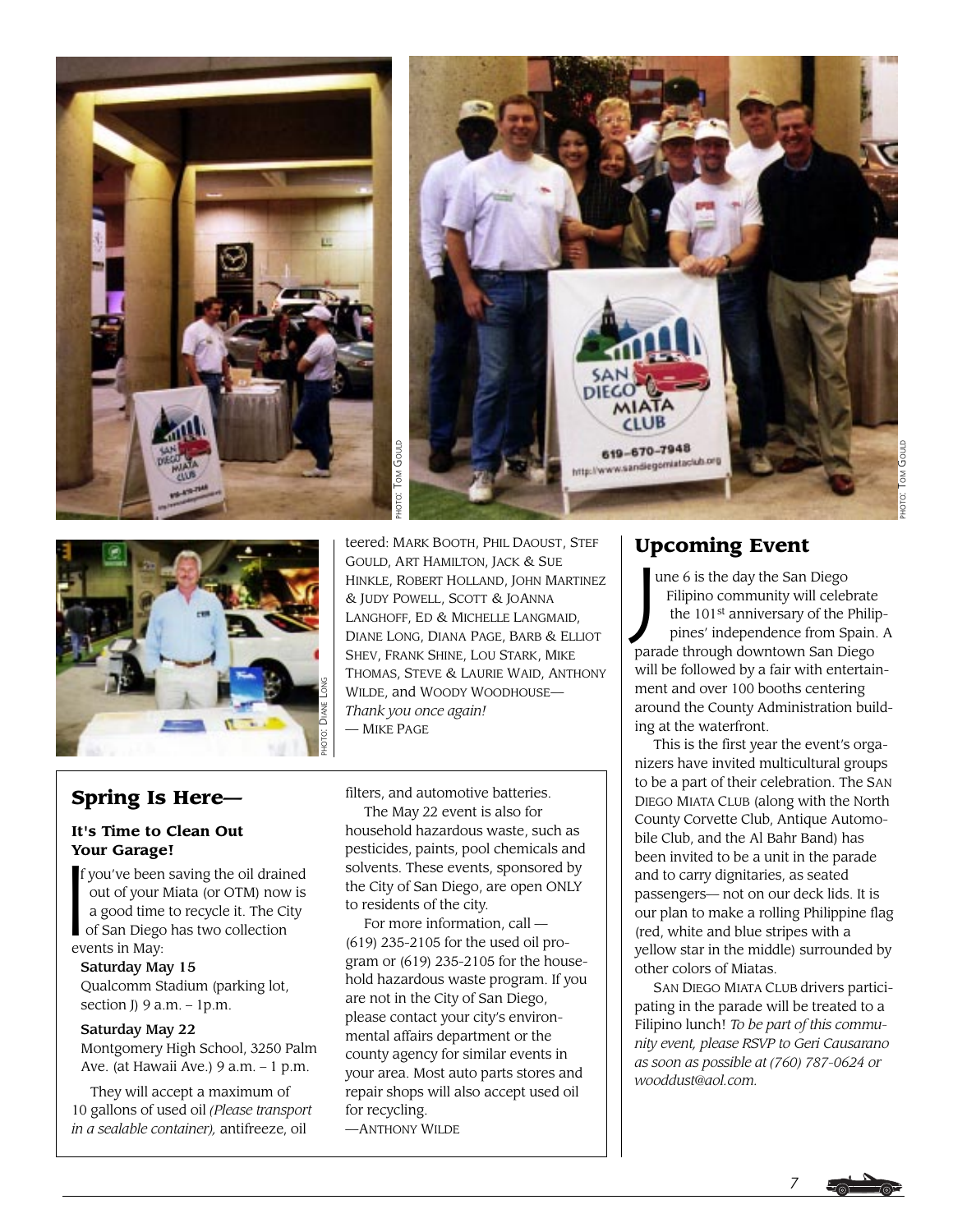# **Orange Blossom Run II**

### **Sit Back and Smell the Flowers**

April 3, 1999

 $\begin{array}{c}\nA \\
I\n\end{array}$  t was a beautiful, warm, sunny San Diego day as a group of…wait a minute, that's the way this article *should* start. If memory serves me well— it was a bit cold, a bit overcast and not a typical San Diego day at all. Despite the weather, 24 Miata faithfuls, including two 10<sup>th</sup> Anniversary Editions, showed up for a fun day together.

We met at North County Fair, driving through Escondido (through a few mud



holes I found) on our way to smell the flowers. The traffic was very light, which made it easy for us to stay together.

Much to my disappointment, the cold weather had delayed the blossoms. As cold as it was, there was no chance of waiting around to smell the oranges.

Next, a rest stop for food, fuel, and relief. Continuing on our route, we made our way through Temecula— amazing, still no traffic! After we stopped-signed and traffic-lighted our way through town we queued up prior to our journey over Ortega Highway. Oh no— we're behind a Neon following something even smaller!

Fortunately, they bailed at the BBQ motorcycle stop. From there on it was clear sailing all the way into Dana Point. We found that we had the park all to ourselves— I guess at 20 below zero, most folks stay home. Some of us thought that, while the driving was great fun, even if the weather wasn't the best,



the cool air and gale force winds were a bit much for a picnic.

Those of us who find eating a significant part of a Miata run stayed and pleaded with Steve Waid to talk the Sun Gods into clearing the sky and warming things up. The sun came out, but it was still cold. Most of us left for destinations unknown at about 2:30, and those of us

who still hadn't had enough followed Steve for a home run. (Hey, I like that.) We all made it before the rain came.

So, until next year on Orange Blossom III, take care and I will try to pick the right date this time. By the way, I drove through the valley on Sunday, the 18<sup>th</sup>, and did it smell GREAT! —ELLIOT SHEV







PHOTO: GREG MAISER

GREG MAISER

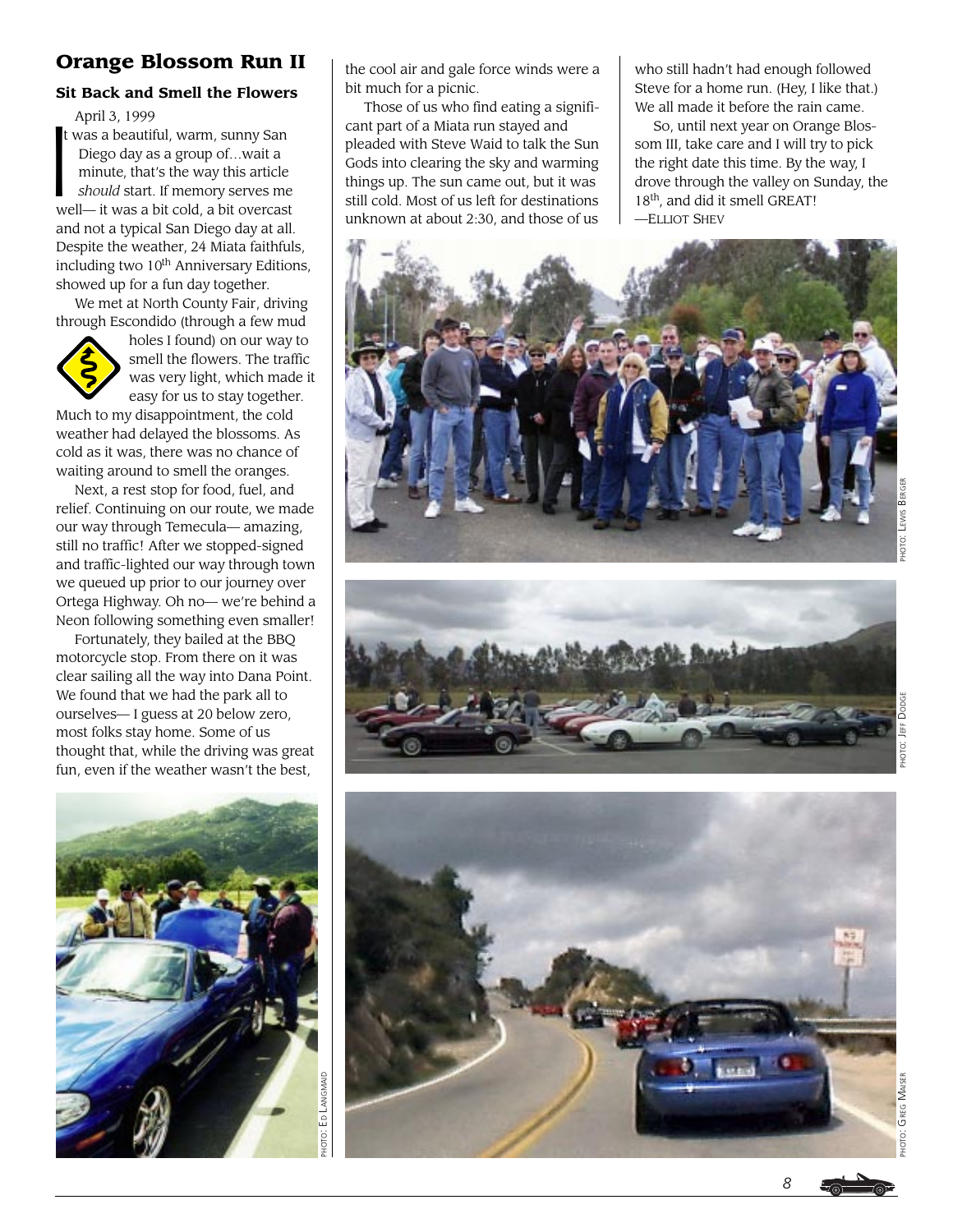# **Racing Beat Open House**

April 10, 1999

 $\frac{1}{1}$ was very nice of the Weather Gods to clear away the winter storms for our trek up RACING BEAT and their open house event in the warm spring sun. Eight Miatas made the long journey up to Anaheim for the start of the festivities. I never did a count, but there were quite



a few other Miatas there to partake of the food and drink, as well as to take advantage of the 10% discount

on all their merchandise. There was a large gathering from SOCALM, as well as a few from VROOM and even a couple of Miatas from Arizona.

RACING BEAT has two buildings, one for testing and manufacturing, and the other for sales. Around 10 a.m., we walked over to the R&D shop to look at their work-in-progress parts, watch a rotary engine run on their engine dyno, and view the current offerings from



**Art Hamiltion's 10th AE on the front lawn at Racing Beat's Open House.**

K&N, Yokohama, and Tokiko.

After loading up on vender brochures, we wandered back to the main office building to eat our fill of hamburgers and hotdogs while doing the usual perusal of the Miatas assembled in the parking lot. One of the best ways to see how the parts work and look is to view what has been done to someone else's car.

After lunch, many of us went into the sales office and took advantage of the

discount RACING BEAT was offering, and bought some of their parts. Hmm, I wouldn't be surprised if a "Tech Day" pops up sometime in the not so distant future!

So now, after our credit cards had taken a severe beating, a few of us drove over to Steelhead Brewery in Irvine (no thanks to my very close, but not-quiteso-accurate directions), so that we could relax and enjoy the camaraderie that we Miata folks have grown accustomed to over the years.

I want to personally thank RACING BEAT for inviting us to their shop for the open house, and to all the staff for their hospitality as well as their generosity of food and drink. I also want to thank K&N, Tokiko, and Yokohama for putting up displays of their products. If RACING BEAT holds another such event in the not-so-distant future, I strongly recommend you set aside that day! —ROBERT "JTBOB" HOLLAND

# **Annual Meeting HiJinx**

**The sun was shining on the picnic; the Automotive Museum made the perfect venue; Rainer approved his official portrait; and members carb-loaded after and before impromptu runs.**











PHOTO: MARK BOOTH PHOTO: TOM GOULD **MARK BOOTH**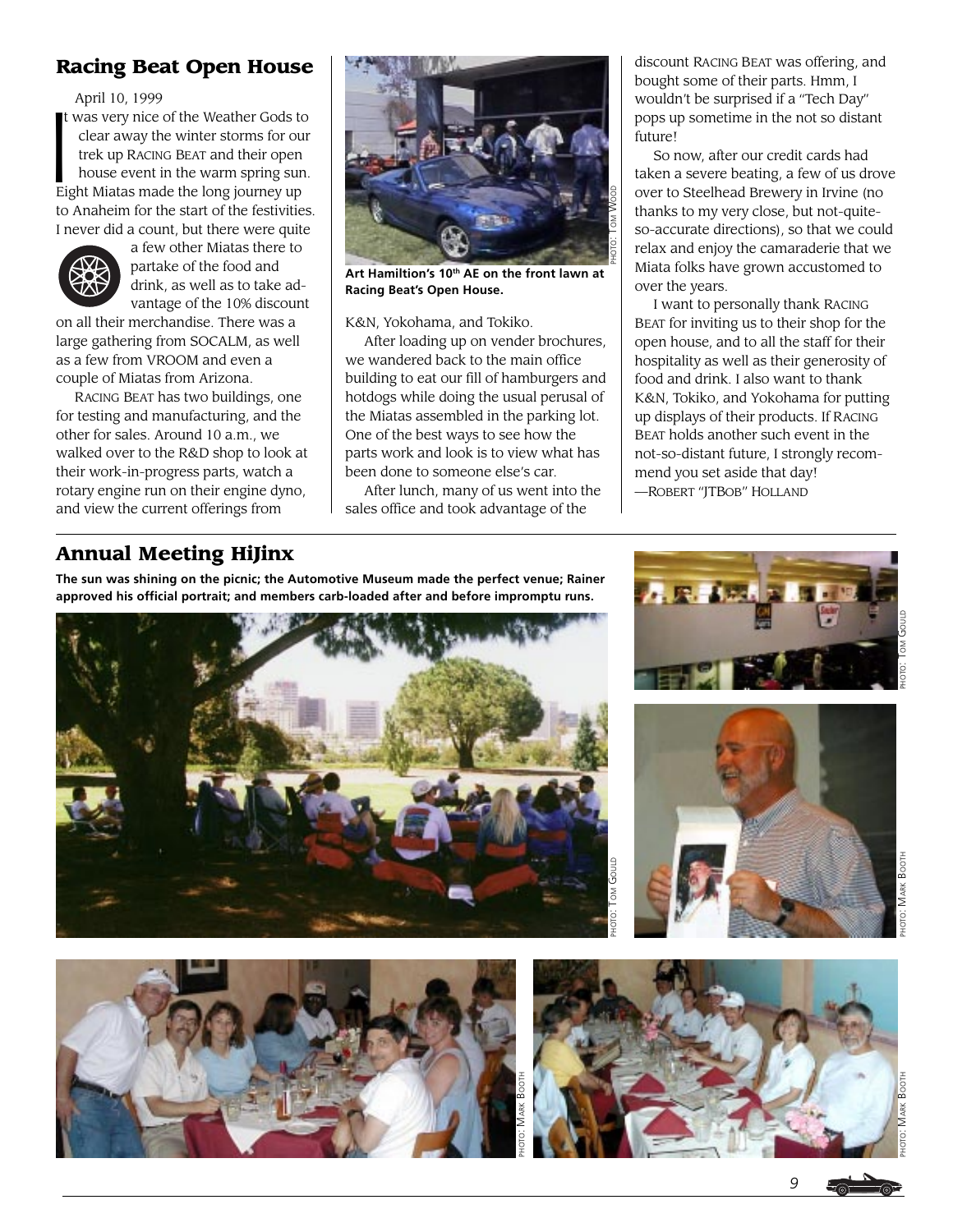

# **Member Profile**

### BRENDA BREEN

I bought my 1994 Black Miata a year and half ago, and I have absolutely loved it ever since! It's my first convertible and sports car. I rented a convertible when I went to Hawaii for vacation  $2\frac{1}{2}$  years ago, it was then that I decided my next car would be a convertible.

I am a marathon runner and I was training for my 3rd marathon with hopes of qualifying for the 1998 Boston Marathon. I qualified with a strong finish in

# **New Members!**

New members since the last newsletter:

**Jason Bondad & Joan Paje** San Diego 1999 Emerald Green

**Hal Clark** Palm Springs 1996 Red A

**Vickie & Dan Clemons** San Diego 1999 Twilight Blue Leather

**Eric French** Chula Vista 1994 Red B

**Bruce Furbush & Roseanne Meyerhoff** Escondido 1993 Red B

**Howard & Dorothy Glaesner** La Mesa 1994 M (Montego Blue)

**Marci Holcomb** San Diego 1999 Silver PEP

**John & Dee Horsman** El Cajon 1999 10th AE (Sapphire Blue)

the 1997 Marine Corps Marathon— I was going to Boston! I bought my Miata immediately afterward as a gift to myself for qualifying! Running in the Boston marathon was a dream come true for me and truly an awesome experience. I have run a total of five marathons so far, with the most recent being the '99 Los Angeles Marathon. I am now training for the '99 San Francisco and New York City

Marathons. In 2000 I plan to run Chicago, possibly Paris, and of course the San Diego Rock'n'Roll marathon (which benefits the Leukemia Society).

When I decided to run marathons, I joined the San Diego Track Club and Leukemia Team in Training. Running my first marathon was a personal goal; however, raising money for children who have been diagnosed with leukemia, and knowing I could contribute to make a difference in someone else's life made my experience most rewarding. I have been involved with the Leukemia

**Gordon A. Long** El Cajon 1999 10th AE (Sapphire Blue)

**Anne S. Marshall** Santee 1999 10th AE (Sapphire Blue)

**Linda Parks** Ramona 1993 Mariner Blue

**Ken & Melissa Platt** San Diego 1999 Emerald Green Leather

**Kate Provine-Barnard & Rick Barnard** El Cajon 1999 Emerald Green Leather

**Carole & Mike Readey** San Diego 1992 Red

**Kenneth & Kathy Roberts** San Diego 1999 Emerald Green Leather

**Mike Sannes** Jamul 1997 Montego Blue Society of America for close to three years now, both as a fund-raising participant/runner and as a mentor.

"Rallye for the Cure," scheduled for May 15<sup>th</sup>, will be my first go at organizing an event for the SAN DIEGO MIATA CLUB, the proceeds from this event will go directly to the Leukemia Society of America. The route for the rallye includes many Miata-type roads and I guarantee it will be a lot of fun!

My Miata has been so much fun, and participating in the club events has been most enjoyable. I found out about the Miata Club at the auto show last year where I met Mark Booth and Voodoo Bob. They told me all about the club and invited me to join in on a run to check it out. I did and then I joined! This club is a lot of fun and has wonderful people in it.

As for my profession, I am a Director of Administrative Information Systems at USIU. I am a Christian, own a town home, and have a sheltie named "Shelby." I am a health and exercise enthusiast, enjoy golf, theatre, hiking, and, of course, driving my Miata. I look forward in joining you all on many Miata events to come. —BRENDA

**Greg Snowden**

Santee 1999 Red Leather

**Brenda Sonneborn** Oceanside 1999 10<sup>th</sup> AE (Sapphire Blue)

**Tom & Debbie Tice** El Cajon 1999 10th AE (Sapphire Blue)

The following members have renewed since the last newsletter:

**Jay & Deanna Atherton**

**Vicki & Vince Franano Jeff & Jeanette Holladay Rich Karpp Diane Long David Moore Cathy & Jim Phillips Donna & Rick Ramsey Larry Read & Elizabeth Norris Rosalind Smith Tom & Dona Thompson**